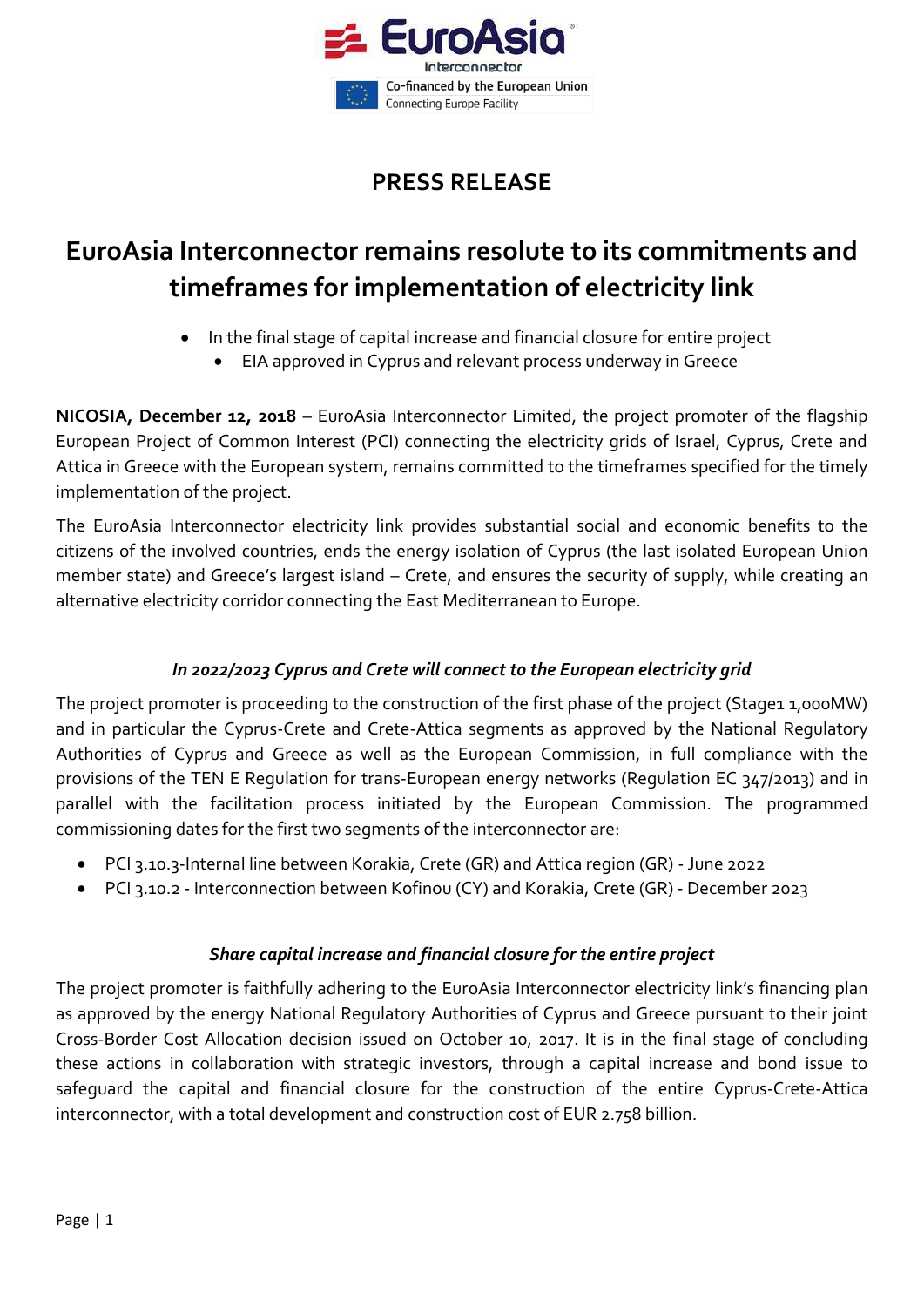

EuroAsia Interconnector is collaborating with multilateral financial institutions, including the European Investment Bank, for each of the Cyprus-Crete and Crete-Attica interconnector segments in line with their respective implementation schedules.

#### *Co-funding from the "Connecting Europe Facility" and financing facilities*

It is noteworthy that the EuroAsia Interconnector, as an EU Project of Common Interest, is eligible to receive grants of up to 50% of the total construction cost (including the Crete-Attica link) from the "Connecting Europe Facility" (CEF) and additional facilities from the European Investment Bank (EIB) and other EU institutions. Within this framework, the EuroAsia Interconnector Limited has prepared the necessary application for submission to the Innovations and Networks Executive Agency (INEA) and this is one of the critical stages for the progress of the project.

### *Approval of environmental impact assessment in Cyprus – Securing environmental approval from the competent Greek authorities underway*

As regards licensing, these are at an advanced stage. The approval of the Environmental Impact Assessment (EIA) from Cyprus was ratified on December 11, 2017, while the relevant documentation for acquiring the environmental approval from the Greek competent authorities have been submitted, a process which is currently underway.

#### *Completion of EU co-financed technical planning studies*

Faithfully adhering to the agreements, at the EuroAsia Interconnector Limited we are executing the preworks studies, such as civil works studies, offshore geophysical and geotechnical studies, FEED, etc., alongside activities critical for the infrastructure's uniform interoperability after commissioning of the EuroAsia Interconnector electricity link. It must be noted that 50% funding in the form of grants from the Connecting Europe Facility (CEF) has been secured by the project promoter for the abovementioned actions.

#### *Construction selection procurement process – Pres-selection phase completed*

The first phase of the procurement process for selection of the manufacturers/construction of the project, which commenced in April 2018 in compliance with the European Commission's public procurement Directive 2014/25/EU and considering the results of the FEED and other relevant studies performed, has been completed with the pre-selection of candidates that satisfied the predetermined criteria.

Specifically, the pre-selection stage has been completed and the candidates have been informed about the results. Pre-ITT documents submission meetings with the successful candidates are being held in early December at the EuroAsia Corporate Headquarters in Cyprus and the results of these meetings will be incorporated in the final Invitations to Tender documents including all technical, commercial and legal requirements to be issued.